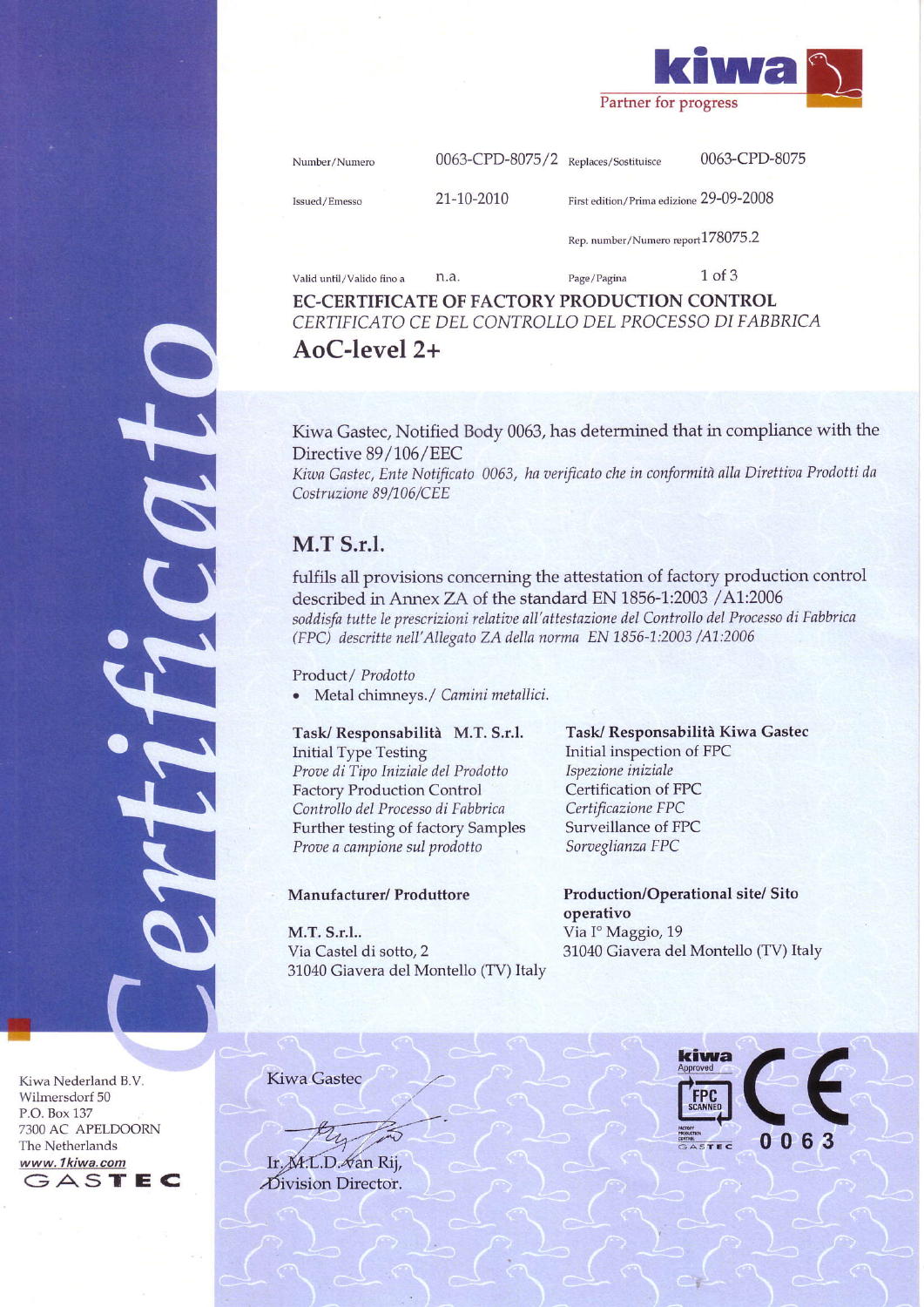| Number/Numero             | 0063-CPD-8075/2 | Replaces/Sostituisce                    | 0063-CPD-8075 |
|---------------------------|-----------------|-----------------------------------------|---------------|
| Issued/Emesso             | 21-10-2010      | First edition/Prima edizione 29-09-2008 |               |
|                           |                 | Rep. number/Numero report 178075.2      |               |
| Valid until/Valido fino a | n.a.            | Page/Pagina                             | $2$ of $3$    |

In compliance with the Directive 89/106/EEC of the Council of European Communities of 21 December 1988 on the approximation of laws, regulations and administrative provisions of the Member States relating to the construction products (Construction Products Directive - CPD), amended by the Directive 93/68/EEC of the Council of European Communities of 22 July 1993, it has been stated that the construction product

In conformità alla Direttiva 89/106/CEE dei paesi della Comunità Europea del 21 Dicembre 1988 sull'approssimazione delle leggi, regolamenti e provvedimenti amministrativi degli stati membri relative ai prodotti da costruzione (Direttiva Prodotti da Costruzione - CPD), aggiornato dalla Direttiva 93/68/CEE dei paesi della Comunità Europea del 22 Luglio 1993, si dichiara che il prodotto da costruzione

## Stainless steel single wall system chimney / Type

Sistema camino singola parete in acciaio inox / Tipo  $MONO$   $ECO$  50

| T200-P1-W-V2-L50050-O60  | System with elastomeric seal/ Sistema con elastomero di tenuta      |
|--------------------------|---------------------------------------------------------------------|
| T500-N1-D-V2-L50050-G240 | System without elastomeric seal/ Sistema senza elastomero di tenuta |
| <b>MONO ECO 60</b>       |                                                                     |
| T200-P1-W-V2-L50060-O60  | System with elastomeric seal/ Sistema con elastomero di tenuta      |
| T500-N1-D-V2-L50060-G240 | System without elastomeric seal/ Sistema senza elastomero di tenuta |
| <b>MONO ECO 80</b>       |                                                                     |
| T200-P1-W-V2-L50080-O60  | System with elastomeric seal/ Sistema con elastomero di tenuta      |
| T500-N1-D-V2-L50080-G240 | System without elastomeric seal/ Sistema senza elastomero di tenuta |
|                          |                                                                     |
|                          |                                                                     |

## Stainless steel double wall system chimney / Type

Sistema camino doppia parete in acciaio/Tipo

#### **ECO 25**

T200-P1-W-V2-L50060-O10 T200-N1-D-V2-L50060-O10 T500-N1-D-V2-L50060-O50 T500-N1-D-V2-L50060-G70 **ECO 50** T200-P1-W-V2-L50060-O10 T200-N1-D-V2-L50060-O10 T500-N1-D-V2-L50060-O40 T500-N1-D-V2-L50060-G70

System with elastomeric seal/ Sistema con elastomero di tenuta System with elastomeric seal/ Sistema con elastomero di tenuta System without elastomeric seal/ Sistema senza elastomero di tenuta System without elastomeric seal/ Sistema senza elastomero di tenuta

System with elastomeric seal/ Sistema con elastomero di tenuta System with elastomeric seal/ Sistema con elastomero di tenuta System without elastomeric seal/ Sistema senza elastomero di tenuta System without elastomeric seal/ Sistema senza elastomero di tenuta

#### According to the Standard / è conforme in conformità alla norma

Chimneys - Requirements for metal chimneys - part 1: system chimney products. -Camini - Requisiti per camini metallici - Parte 1: Prodotti per sistemi camino

EN 1856-1:2003 / A1:2006 EN 1856-1:2003 / A1:2006

manufactured by / costruito da

### M.T. S.r.l. - Via Castel di Sotto, 2 - 31040 Giavera del montello (TV) Italy

and produced in the factory / e prodotto nello stabilimento sito in

### Via Iº Maggio, 19 - 31040 Giavera del montello (TV) Italy